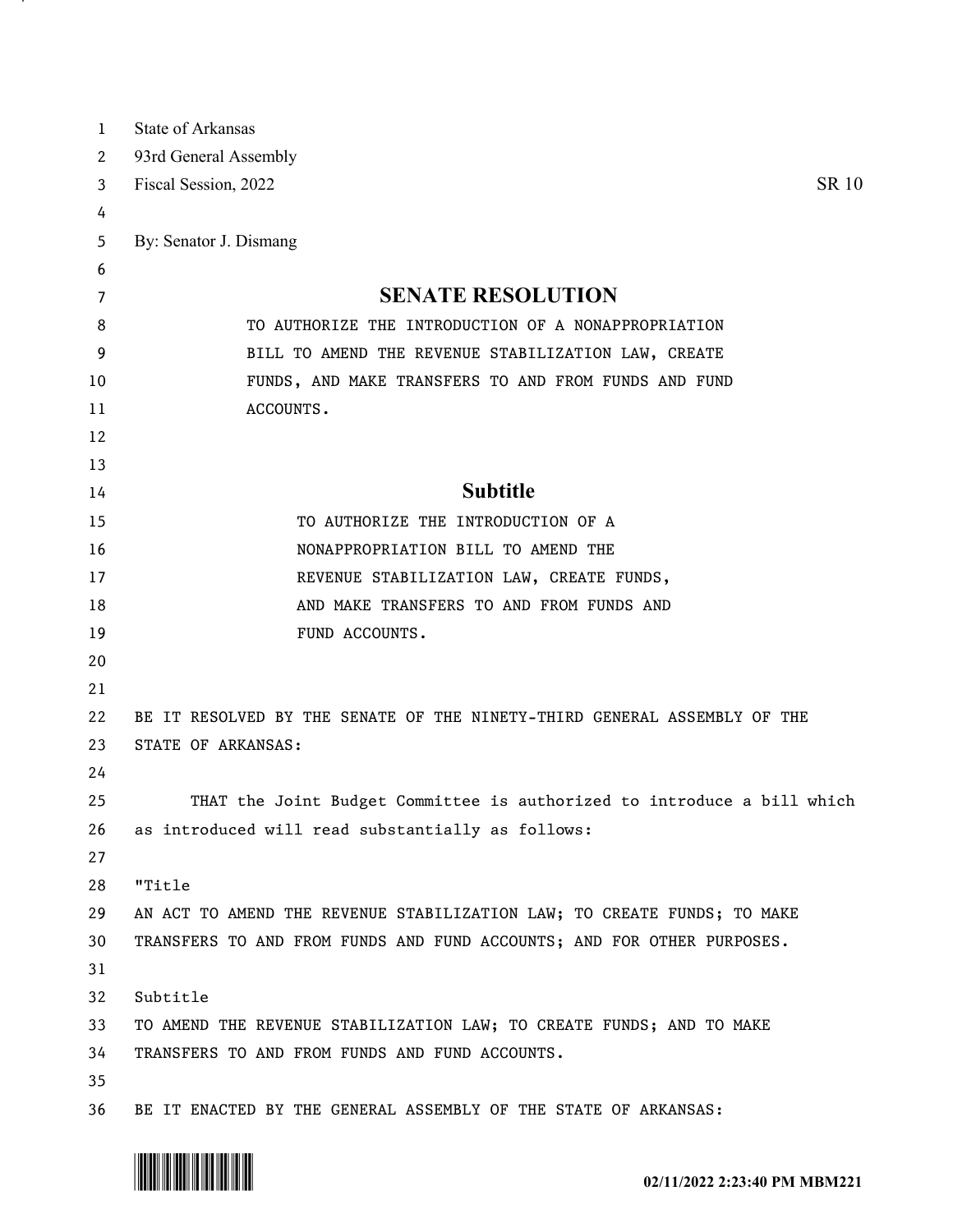SECTION 1. The purpose of this act is to amend the Revenue Stabilization Law, § 19-5-101 et seq., create funds, and make transfers to and from funds and fund accounts. SECTION 2. DO NOT CODIFY. TEMPORARY LANGUAGE. (a) Notwithstanding any other provisions of law, immediately upon the effective date of this act, a new sub-fund within the Restricted Reserve Fund shall be established as the "EBD or Contingency 3/5 Vote Set Aside" and all balances in the Executive/Legislative 3/5 Vote Set Aside in the Restricted Reserve Fund as authorized under Acts 2021, No. 1058, § 3(a)(1)(A), shall be transferred to the EBD or Contingency 3/5 Vote Set Aside. (b) Any disbursement of the funds in the EBD or Contingency 3/5 Vote Set Aside may be used for transfers as set out in § 19-5-1263(c) and (d). (c) On July 1, 2024, all unobligated funds remaining in the EBD or Contingency 3/5 Vote Set Aside in the Restricted Reserve Fund, as established in subsection (a) of this section, shall be transferred to the General Revenue Allotment Reserve Fund. (d)(1) The General Assembly finds: (A) Determining the maximum amount of appropriation and funding for a state agency or institution each fiscal year is the prerogative of the General Assembly; (B) Determining the maximum amount of appropriation and funding for a state agency or institution is usually accomplished by delineating the maximum amounts in the appropriation acts for the state agency or institution and in the general revenue allocations authorized for each relevant fund and fund account by amendment to the Revenue Stabilization 28 Law, § 19-5-101 et seq.; and (C) The Restricted Reserve Fund has established procedures for the transfer of funds to various funds and fund accounts for the efficient and effective operation of state government. (2)(A) It is necessary and appropriate that the General Assembly maintain oversight by requiring prior approval of the Legislative Council or, if the General Assembly is in session, the Joint Budget Committee, as provided in § 19-5-1263(c). (B) The requirement of approval by the Legislative Council

02/11/2022 2:23:40 PM MBM221

SR10